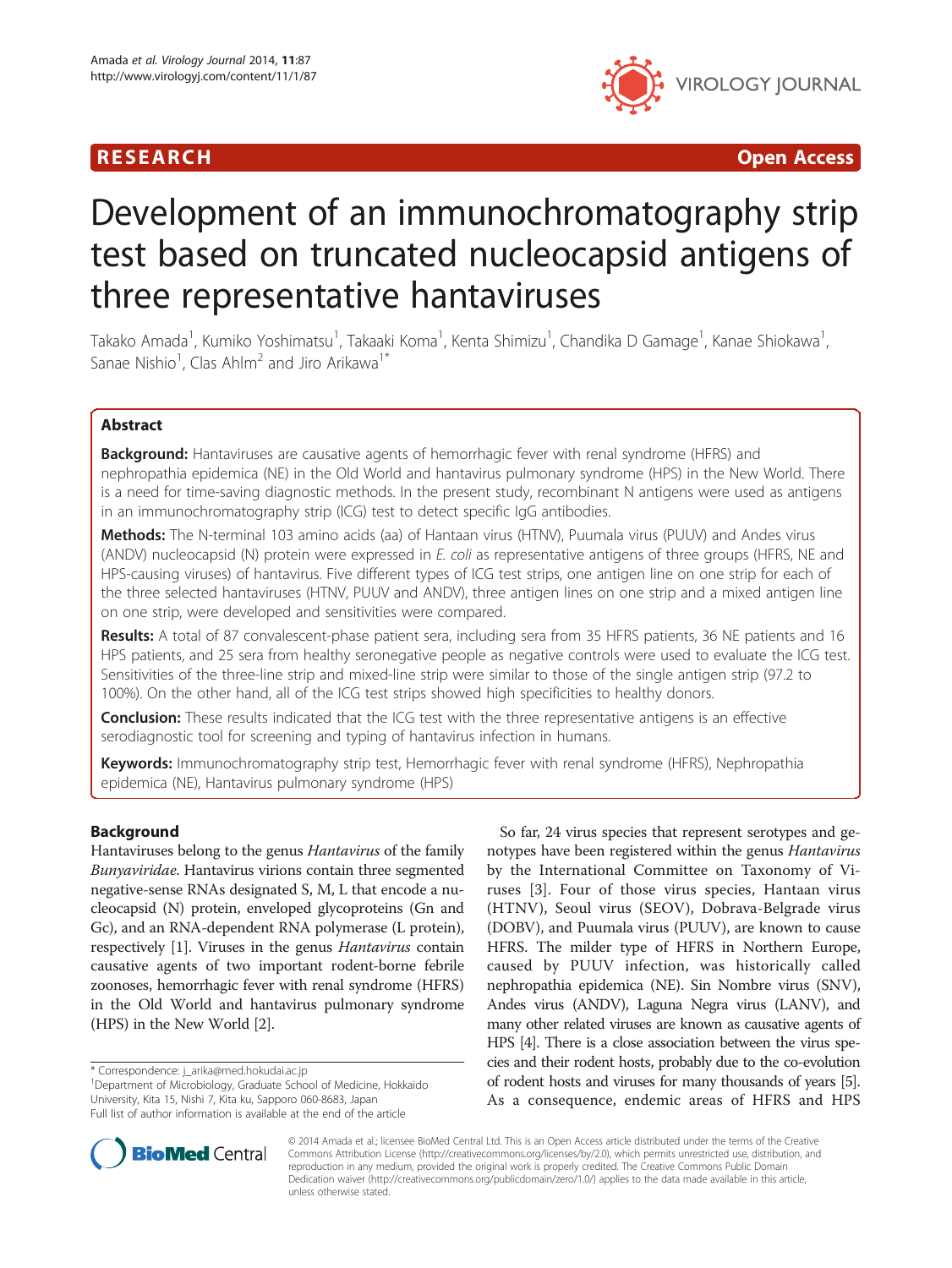depend on the rodent habitat. However, imported cases of HFRS and HPS between different countries and continents have been reported [[6-8\]](#page-6-0). Furthermore, more than one hantavirus species is present in some regions, and the severity of disease differs depending on the virus [[9](#page-6-0)]. In addition, clinical diagnoses of HFRS and HPS patients are not effective in some cases as they represent mixed-syndrome between HFRS and HPS [\[10,11](#page-6-0)]. Therefore, screening and typing of hantavirus infections provides important epidemiologic information.

Hantaviruses can be divided into antigenically distinguished species by neutralization tests, which show the antigenic differences of Gn and/or Gc proteins. While, it has been reported that hantavirus species can be divided into three antigenic groups based on antigenic crossreactivity mainly at the N terminal end of N protein: group I (HTNV, SEOV, and DOBV, which are derived from Murinae rodents), group II (PUUV, and nonpathogenic voleborne hantaviruses, Tula virus, Prospect Hill virus, and others, those are derived from Microtinae rodents) and group III (SNV, ANDV and related New World hantaviruses derived from Sigmodontinae and Neotominae rodents) [\[12\]](#page-6-0). Therefore, three kinds of antigens from each of the three antigenic groups I, II, and III are necessary for screening of all of the rodent-borne hantavirus infections.

We previously developed an Escherichia coli (E. coli) and baculovirus-expressed recombinant N protein for screening and serotyping patient samples in an enzyme-linked immunoassay (ELISA) for HFRS and HPS viruses [[12](#page-6-0),[13](#page-6-0)]. Herein, we describe a pilot study to assess a new rapid immunochromatography (ICG) test with recombinant antigens using E. coliexpressed common antigenic sites located in the N terminal end of N protein for detection of specific IgG antibodies in acute and convalescent samples of patients with clinical infection caused by various hantavirus species. In addition, the ICG test was evaluated for the ability to discriminate among the three main hantavirus groups.

# Results

# ICG test lines of different ICG strips

The HTNV, PUUV and ANDV strips for IgG antibody detection, which had one antigen line on one strip, showed clear lines against homologous patient sera infected with group I (HTNV and SEOV), group II (PUUV) and group III (SNV, ANDV and LANV) viruses (Figure 1). On the other hand, no line was observed with seronegative sera from healthy donors. In some cases, the NE and HPS patient sera showed cross-reactions to heterologous ANDV or PUUV strips with lower intensity lines, but no cross-reaction was observed in HFRS patient sera to ANDV or PUUV



strips (Figure [2A](#page-2-0)). Similarly, the HTNV strip showed no test line with NE and HPS patient sera (data not shown). As can be seen in Figure [2B](#page-2-0), the mixed-line strip showed a clear test line and control line to HFRS, NE and HPS patient sera.

# Comparison of the results of ICG tests with patient sera

A total of 149 patient sera were examined for their IgG antibodies to hantavirus by using 5 different ICG strips (Table [1](#page-3-0)). Among them, 87 convalescent-phase patients sera were used for evaluation of the ICG test. The HTNV, PUUV and ANDV strip showed sensitivities to homologous sera of 100%, 97.2% and 100%, respectively. The three-line strip showed sensitivities to homologous sera of 100%, 100% and 100%, respectively. Mixed-line strip showed sensitivities to patient sera of 100%, 97.2% and 100%, respectively.

The HTNV, PUUV and ANDV strips showed high sensitivities to homologous sera with 100%, 92.3% and 100% in acute-phase, respectively. The three-line strip showed almost the same sensitivities: 100%, 88.5% and 100% in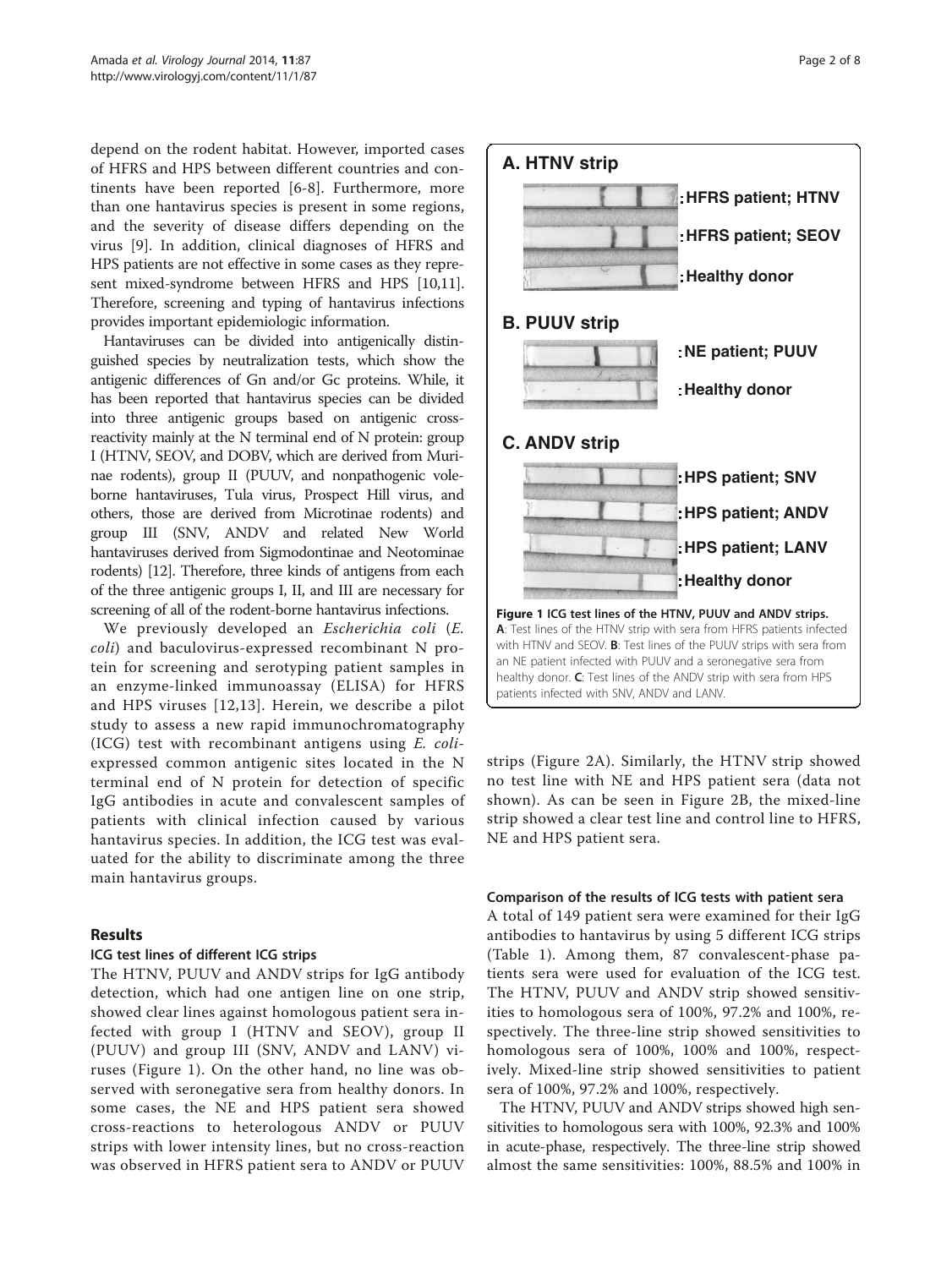<span id="page-2-0"></span>

acute-phase sera, respectively. The mixed-line strip showed sensitivities of 95%, 92.3% and 100% in acutephase sera, respectively.

The PUUV strip was able to detect antibodies in 14/ 28 (50%) of the HPS patient sera (acute and convalescent) but in only 2/56 (3.6%) of the HFRS patient sera (acute and convalescent). Similarly, the ANDV strip was able to detect antibodies in 19/62 (30.6%) of the NE patient sera (acute and convalescent) but in none of the HFRS patient sera. The HTNV strip, on the other hand, showed no cross-reactivity to NE and HPS patient sera. The three-line strip showed the same cross-reactive patterns as those of the HTNV, PUUV and ANDV strips. In the three-line strip, all of the cross-reactive sera showed a weak band to the heterologous antigen compared to that with the homologous antigen, as shown in Figure 2.

# Comparison of sensitivities of the 5 different ICG strips with **FIISA**

Representative sera from SEOV, ANDV or PUUV-infected patients in convalescent phase were examined for antibody titers with the 5 different ICG strips and ELISA. The single antigen strips, including the HTNV strip, ANDV strip and PUUV strip, and the three-line strip showed the same titers as that of ELISA with homologous combinations. The mixed-line strip also showed the same titer as that of ELISA (data not shown). Therefore, detection limit of IgG antibody was almost the same as that of conventional ELISA.

# **Discussion**

In this study, N-terminal 103 aa of N protein of HTNV, PUUV and ANDV expressed in E. coli were successfully applied as antigens for an ICG test to detect hantavirus IgG antibody in patient sera.

It has been reported that hantavirus N protein contains immunodominant and cross-reactive epitopes, a characteristic that is common to HFRS-causing viruses such as HTNV, SEOV and DOBV (group I), NE-causing viruses such as PUUV (group II) and HPS-causing viruses such as SNV, ANDV, and LANV (group III), at about the Nterminal 100 aa region.

In this study, we demonstrated that N-terminal 103 aa of N protein of one virus from each group were useful antigens in the ICG test for a rapid and simple serological test to screen for hantavirus IgG antibodies in human sera. Five different types of ICG test strips were evaluated. Sensitivities were almost the same for all of the ICG strips and ELISA test. The three-line strip was considered to be the most effective as it covered all of the hantavirus infections as well as distinguishing its antigenic groups. Unrecognized cases of hantavirus infection might exist even in countries where HFRS or HPS prevalence has not been reported. To know the actual situation of hantavirus prevalence, serological surveillance against all of the serotypes of hantavirus is required. Particularly in Europe and Far Eastern Asian regions, both HFRS and NE-causing viruses are co-circulating [\[14,15](#page-6-0)]. For this purpose, the multiplex three-line strip ICG test is considered to be the most useful for a rapid and safe serological test as it covers all antigenic groups of human pathogenic hantaviruses. Furthermore, the ICG test was applicable to diluted whole blood instead of serum specimens [\[16](#page-6-0)]. This allows the use of the ICG test in field surveillance or in resource-limited settings where adequate laboratory equipment is not available. An ICG test to detect IgM antibody has been reported for diagnosis of NE [[17,18\]](#page-6-0). Our ICG tests were developed for IgG antibody detection for the purpose of retrospective seroepidemiological study. Although the rates of detection of anti-hantavirus IgG antibody evaluated with convalescent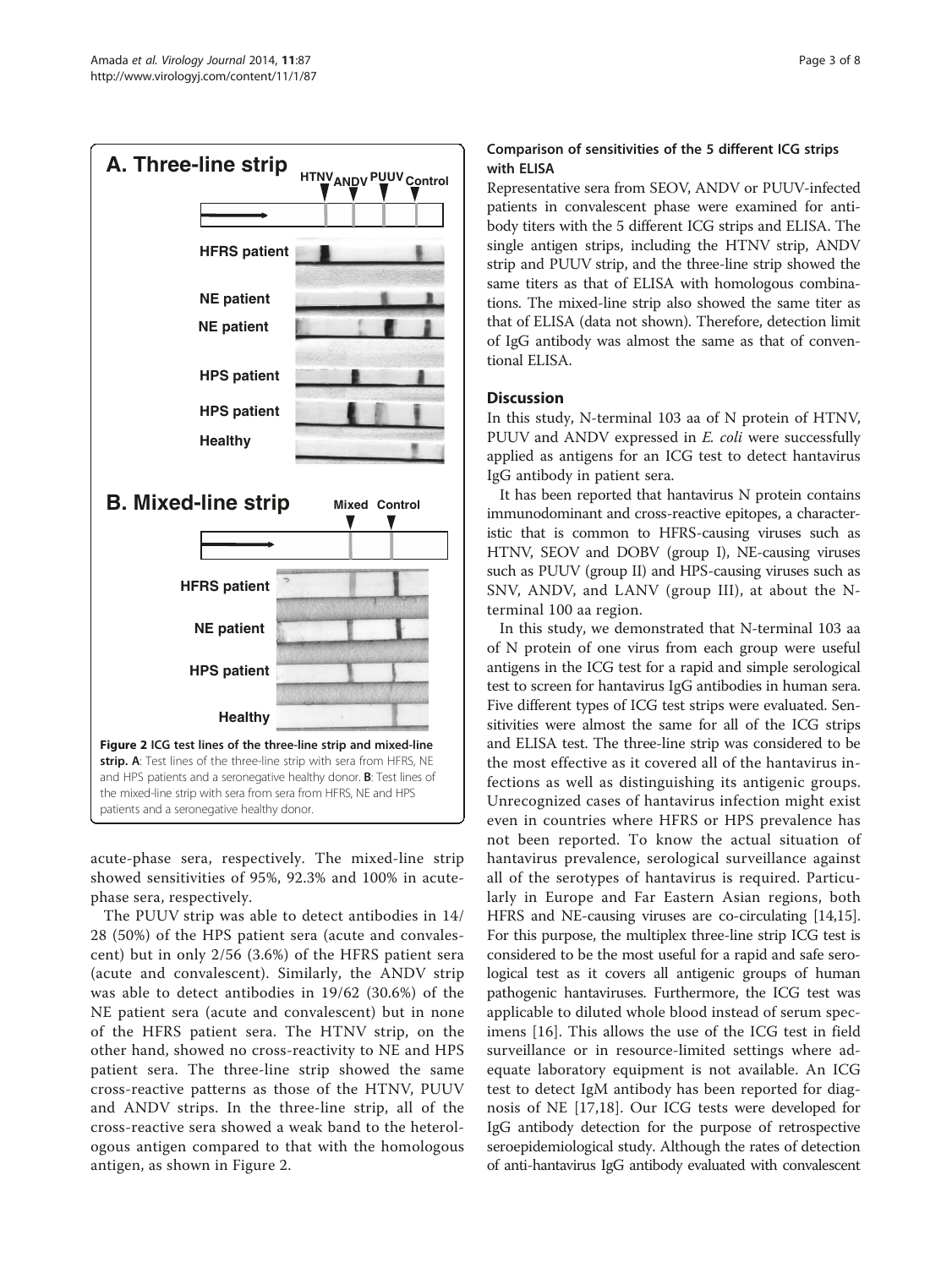<span id="page-3-0"></span>Table 1 Comparison of reactivities of HFRS, NE and HPS patient sera in ICG tests and ELISA

| Type of<br>disease            | <b>Infected</b><br>with | Phase             | No.<br>serum | <b>ELISA</b> |           | Single antigen-strip |            |            | Three-line strip |            |            | <b>Mixed-line</b> |
|-------------------------------|-------------------------|-------------------|--------------|--------------|-----------|----------------------|------------|------------|------------------|------------|------------|-------------------|
|                               |                         |                   |              | $IqG (+)$    | $IqM (+)$ | $HTNV (+)$           | PUUV $(+)$ | ANDV $(+)$ | $HTNV (+)$       | $PUUV (+)$ | $ANDV (+)$ | strip $(+)$       |
| <b>HFRS</b>                   | HTNV or<br><b>SEOV</b>  | acute             | 21           | 19           |           | 21 (100%)            | (4.7%)     | $(4.7\%)$  | $(100\%)$<br>21  | $(4.7\%)$  | $0(0\%)$   | 20 (95%)          |
|                               |                         | conv <sup>a</sup> | 35           | 35           | 20        | 35 (100%)            | $(2.8\%)$  | $0(0\%)$   | 35 (100%)        | $(2.8\%)$  | $0(0\%)$   | 35 (100%)         |
| <b>NF</b>                     | PUUV                    | acute             | 26           | 21           | 24        | $0(0\%)$             | 24 (92.3%) | 2(7.7%)    | $(3.8\%)$        | 23 (88.5%) | 10 (38.5%) | 24 (92.3%)        |
|                               |                         | conv.             | 36           | 36           |           | $0(0\%)$             | 35 (97.2%) | 17 (47.2%) | $0(0\%)$         | 36 (100%)  | $(19.4\%)$ | 35 (97.2%)        |
| <b>HPS</b>                    | SNV. ANDV<br>or LANV    | acute             | 12           |              | 4         | $0(0\%)$             | 4 (33.3%)  | 12 (100%)  | $0(0\%)$         | 3(25%)     | 12 (100%)  | 12 (100%)         |
|                               |                         | conv.             | 16           | 16           | 3         | $0(0\%)$             | 10 (62.5%) | 16 (100%)  | $0(0\%)$         | 8 (50%)    | 16 (100%)  | 16 (100%)         |
| Seronegative<br>healthy donar | $\sim$                  | ٠                 | 25           | 0            | 0         | $0(0\%)$             | $0(0\%)$   | $0(0\%)$   | $0(0\%)$         | $0(0\%)$   | $0(0\%)$   | $0(0\%)$          |

<sup>a</sup>Convalescent.

Twenty-one HFRS patient sera from China, 9 NE patient sera from Germany, 35 NE patient sera from Sweden, 11 HPS patient sera from U. S. A., and 17 HPS patient sera from Argentina were used in this study.

phase patient sera were more than 97.2%. One convalescentphase NE patient serum showed negative results in both single PUUV strip and mixed-line strip. This specimen showed low ELISA OD values and made the sensitivities of ICG tests for NE low (97.2%) comparing to HPS and HFRS (100%). Totally, three-line strip showed relatively better sensitivity than those of single-antigen and mixedline strips by evaluation with convalescent.

On the other hand, antibody-positive rates in acute-phase sera (88.5 - 100%) were slightly lower than those in convalescent-phase sera. This might be due to the lower IgG antibody titer in acute-phase sera. Furthermore, 3 of the ICG-negative sera from NE acute patients (Table 1) were collected 4 and 5 days after onset of the disease. These results indicated the limitation of these ICG strips. All of the patient sera used in this study were derived from patient with confirmed hantavirus infection. Therefore, even if sera were negative in ELISA, they were considered as true positive. Although several sera from acute-phase patients were IgG-negative in ELISA, the results of sensitivities from acute-phase patients must be informative for the use of these ICG strips.

Protein A binds with high affinity to human IgG antibody molecule as well as to human IgM antibody molecule with moderate affinity. Therefore, our ICG test which utilized Protein A-labeled colloidal gold, able to detect both hantavirus IgG antibody and lesser extent IgM antibody. However, since the ICG test was judged by the detection of visualized accumulated colloidal gold particles, it is difficult to distinguish IgG and IgM detection. Therefore, the ICG test for specific to IgM antibody detection is necessary for detecting antibody from acute-phase patient sera and for differential diagnoses between acute infection and past infection in endemic countries.

The three-line strip developed in this study enables a homologous reaction and a hererologous cross-reaction to be easily distinguished by the intensity of lines. On the other hand, the mixed-line strip enables detection of

hantavirus antibody in all of the three antigenic groups with high sensitivity.

#### Conclusion

This applicability indicates that a multiplex ICG strip or the mixed-line strip or single antigen-strips were useful for serological survey of hantavirus infections among human. Depending on the situation, these strips were effective for survey. To test imported cases found in nonendemic countries, one strip have to screen for various antigens including similar infectious diseases, such as leptospirosis, severe fever with thrombocytopenia syndrome (SFTS) and other viral hemorrhagic fever. On the other hand, in endemic area and its neighbor, use of single antigen strip might be enough for screening. These ICG strips reported in this paper would be a useful tool for serological surveillance of hantavirus infection.

#### Methods

# cDNAs

cDNAs containing coding information for N of ANDV [[8](#page-6-0)], HTNV strain 76–118 [[19](#page-6-0)], and PUUV strain CG1820 [\[20](#page-6-0)] were used for the preparation of truncated N antigens.

#### Sera

A total of 56 serum specimens from 21 HFRS patients (12 pairs, 4 triads and 5 quartets, including acute-phase serum) were kindly provided by H. Wang of the Institute of Virology, Chinese Academy of Preventive Medicine, Beijing, China. These sera were confirmed to be positive for hantavirus infection by neutralization test as previously reported [[21\]](#page-6-0). Because of the lack of precise records, the sera collected the first time were regarded as acute-phase sera and rest of them were regarded as convalescent-phase sera.

Nine NE patient sera, including 4 acute-phase sera and 5 convalescent-phase sera, were kindly provided by Dr. Rainer Ulrich, Friedrich-Loeffler Institut, Federal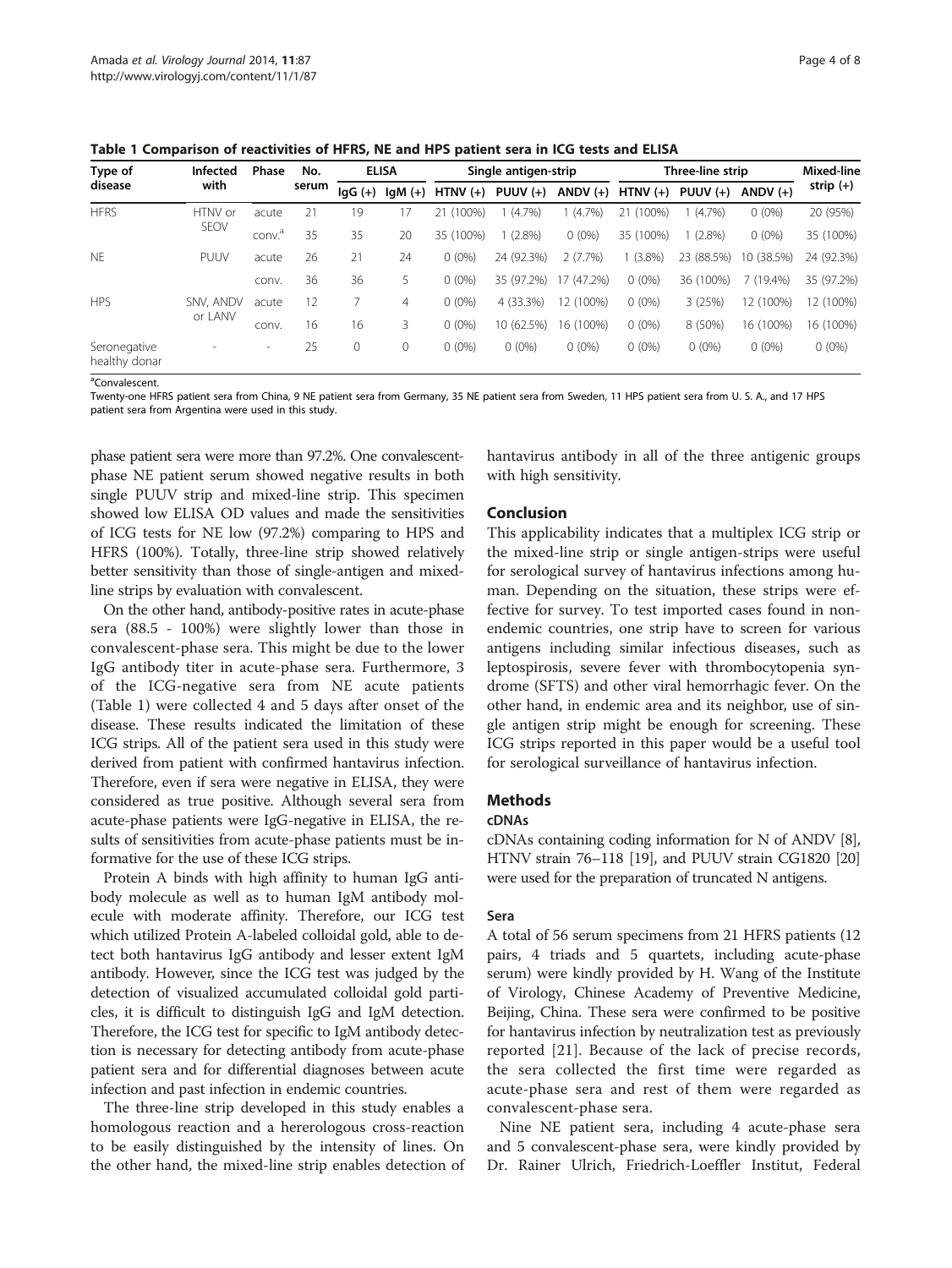Research Institute for Animal Health, Institute for Novel and Emerging Infectious Diseases, Germany. These sera were confirmed to be antibody-positive to PUUV by a neutralization test [\[22,23\]](#page-6-0). A total of 17 sera, including 4 acute-phase and 13 convalescent-phase sera, were kindly provided by Dr. Ake Lundkvist, Swedish Institute for Infectious Disease Control, Sweden and were confirmed to be antibody-positive to PUUV as previously described [[24\]](#page-6-0). In addition, a total of 18 paired (acute and convalescence-phase) sera obtained from hospitalized NE patients in northern Sweden were included. They were confirmed to be infected with PUUV by an indirect immunofluorescence assay (IFA).

Eleven serum specimens from HPS patients infected with SNV in the United States were kindly supplied by Brian Hjelle of the University of New Mexico Health Sciences Center. Eleven serum specimens from HPS patients infected with ANDV and six serum specimens from HPS patients infected with LANV, which is the most antigenically related to ANDV and is co-circulating in the area where ANDV is prevalent, were obtained from Dr. Delia Enria, Instituto Nacional de Enfermedades Vigrales Humanas and Dr. Julio I. Maiztegui, Pergamino, Argentina. Twenty-five sera from healthy donors that were confirmed to be hantavirus antibody-negative were used as a negative control group [[24](#page-6-0)]. This study was approved by the ethics committee of Hokkaido University Graduate School of Medicine.

# Preparation of recombinant antigens

Hantavirus N protein possesses an immunodominant antigenic region within the N-terminus of about 100 aa [[25](#page-7-0)-[27\]](#page-7-0). In this study, N-terminal 103 aa of N protein of HTNV (HS103), PUUV (PUU103) and ANDV (AND103) were selected as representative antigens of the three antigenic groups. HS103 and PUU103 were expressed as an NUS and 6 X histidine -tagged recombinant protein using the pET43.1 plasmid vector (Novagen, Madison, WI, USA) and E. coli host strain BL21 (Novagen pET System Manual 10th ed.) as described previously [[16,23\]](#page-6-0). The coding region of AND103 was amplified using primers ANDVSATG-speI (5′-aaaactagtatgagcaacctccaagaa-3′) and ANDVS103stopxho1 (5′ - aatctcgagttaatccaggacatttccata -3′) by a previously described procedure [\[12](#page-6-0)]. A TAA stop codon, indicated by an underline, was added to terminate recombinant protein translation. Additional target sequences for the restriction enzymes SpeI and XhoI are indicated by italics. Fragments were cloned into the SpeI/XhoI restriction site of the pET43.1 vector in-frame with the NUS and histidine (his)-tag, and the resultant plasmids were introduced into *E. coli* host BL21 (DE3). HTN103, PUU103 and AND103 were purified using HisTrap HP columns (Amersham, Piscataway, NJ, USA) according to the manufacturer's instructions. Purified antigens were evaluated by SDS- PAGE analysis followed by protein staining with Simply blue (Invitrogen, Carlsbad, CA, USA, data not shown).

# Enzyme-linked immunosorbent assay (ELISA) (i) IgG ELISA

Ninety-six-well plates were first coated with 1 μg/ml of HS103, PUU103 or AND103 in PBS for 1 h at 37°C as a capture antigen. After being washed three times with PBS containing 0.05% Tween 20 (PBS-T), the wells were blocked with PBS containing 3% bovine serum albumin (BSA) for 1 h at 37°C. After blocking, human sera at 1:200 dilution with ELISA buffer (PBS containing 0.5% BSA and 0.05% Tween 20) were added to the wells. After incubation for 1 h at 37°C, the wells were washed three times with PBS-T. Bound antibody was detected with horseradish peroxidase (HRP)-labeled goat anti-human IgG antibody (Invitrogen™) for 1 h at 37°C. After being washed as above, color reactions were performed with o-phenylenediamine dihydrochloride (OPD) (Sigma-Aldrich, St. Louis, MO) and allowed to develop for 10 min. Absorbance was measured at 450 nm by using a Spectra-Max 340 microplate spectrophotometer (Molecular Device, Sunnyvale, CA). The optical density (OD) of each test sample was subtracted from the OD value of the control antigen, which was a purified NUS-tag protein alone, run on the same plate. Samples with OD values of less than 0.2 were considered negative for IgG antibody.

# (ii) IgM ELISA

IgM ELISA was carried out as previously described [\[28](#page-7-0)]. Briefly, ninety-six-well plates were coated overnight at 4°C with goat anti-human-μ-chain antibody (Cappel, Aurora, OH). After washing and blocking as described above, patient sera at 1:200 dilution were added to capture IgM antibodies in sera. Then a recombinant N protein of HTNV, PUUV or ANDV, prepared by using a baculovirus vector as described previously [[12,13\]](#page-6-0), was added. To detect bound antigens, biotinylated MAb clone E5/G6 against N protein of HTNV [\[29,30](#page-7-0)] was added. After reaction with streptavidin-HRP conjugate (Prozyme), the color was developed with TMB (3,3′,5, 5′-tetramethylbenzidine) for 15 min, and development was stopped with 0.5 M sulfuric acid. Absorbance was measured at 450 nm by using a SpectraMax 340 microplate spectrophotometer (Molecular Device). Samples with OD values of less than 0.2 were considered negative for IgM antibody. Reagena Poc Puumala® was used for detection of IgM antibody against PUUV in NE patient sera at the Department of Clinical Virology, Umeå University Hospital [[17](#page-6-0),[18](#page-6-0)].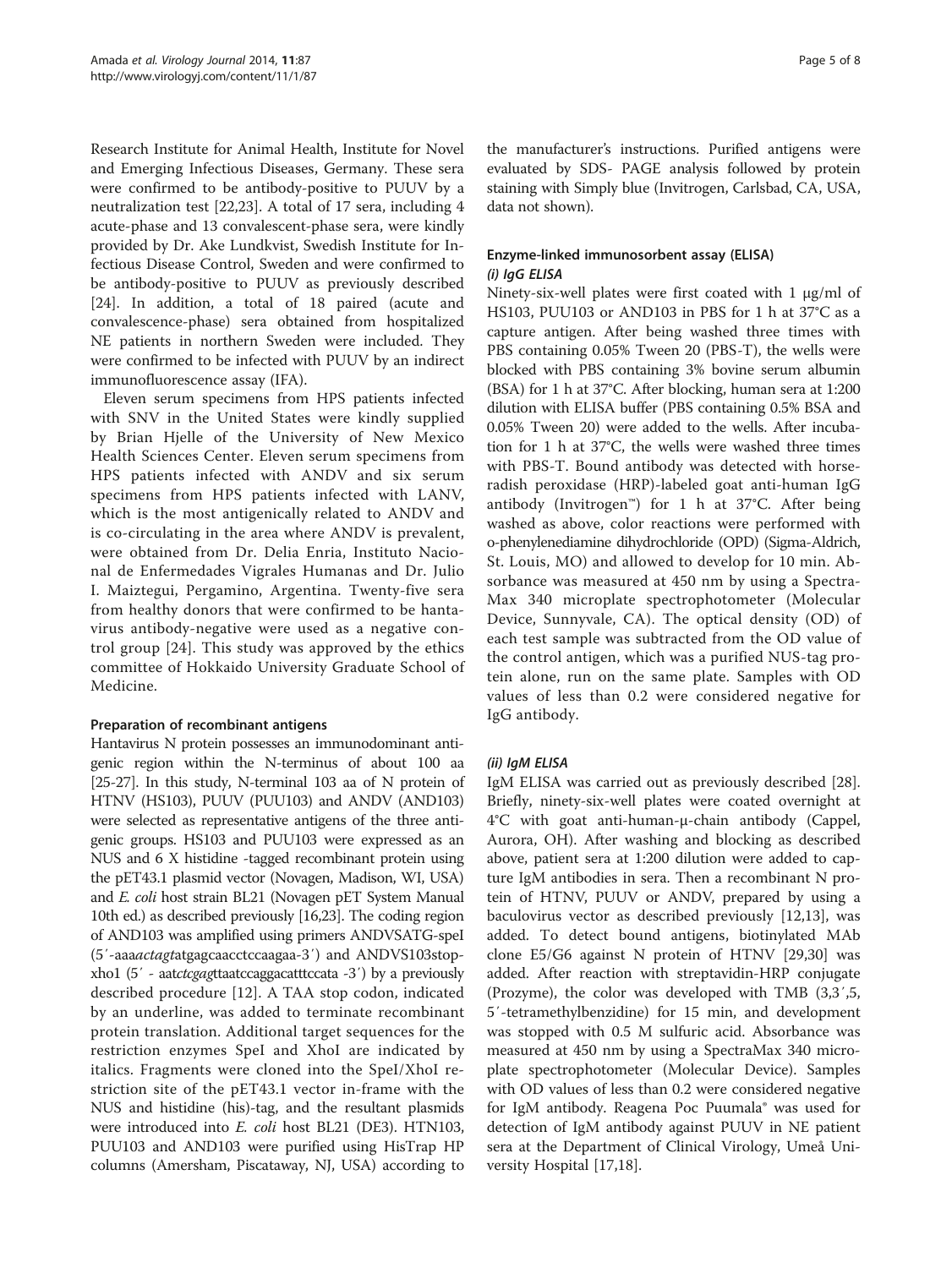#### <span id="page-5-0"></span>Preparation of an ICG strip (i) Preparation of a conjugate pad

A glass-fiber conjugate pad (5 mm × 300 mm, GFCP103000, MILLIPORE) was soaked in 0.5% casein in 20 mM PBS (pH 7.0) for 20 min. The pad was washed with 3.0% sucrose PBS and dried in air overnight. Protein Aconjugated colloidal gold (Protein A-Colloidal Gold conjugate, EY Laboratories, CA., USA) was put onto the pad at 500 μl for both ICG strips "Single-antigen strip" and "Mixed-line strip", and at 1000 μl for the "three-line strip" described as below. The pad was dried in air overnight and kept at room temperature.

# (ii) Preparation of a nitrocellulose membrane

HS103, PUU103 and AND103 antigens prepared as described above and rabbit IgG (Vector Laboratories, Burlingame, USA) were diluted with 0.05% casein sodium in 2.5 mM PBS (pH 7.0) to adjust the concentrations to

1 mg/ml and 0.15 mg/ml, respectively. Then they were immobilized on a nitrocellulose membrane (Hi-Flow Plus 240 Membrane Card, 60 mm  $\times$  300 mm, Millipore) by drawing a thin line with a pen (Copic Sketch Spare Nib, Too Co. Ltd, Japan) at the test line position (antigen) and control line position (rabbit IgG). ICG strips with HS103, PUU103 and AND103 antigen lines are named HTNV strip, PUUV strip and ANDV strip, respectively, in the text. The ICG strip with three antigens on separated lines in one strip is named a three-line strip, and the ICG strip with a single antigen line of three mixed antigens is named a Mixed-line strip in the text. After the membrane had been dried at room temperature for 15 min, it was soaked in 20 mM PBS with 0.5% casein (pH 7.0) for 20 min to block the unsaturated area. Then the membrane was washed with 3.0% sucrose in DDW and dried overnight at room temperature. Finally, a sample pad (20 mm × 300 mm, Chromatography Paper 3MM Chr, Whatman),

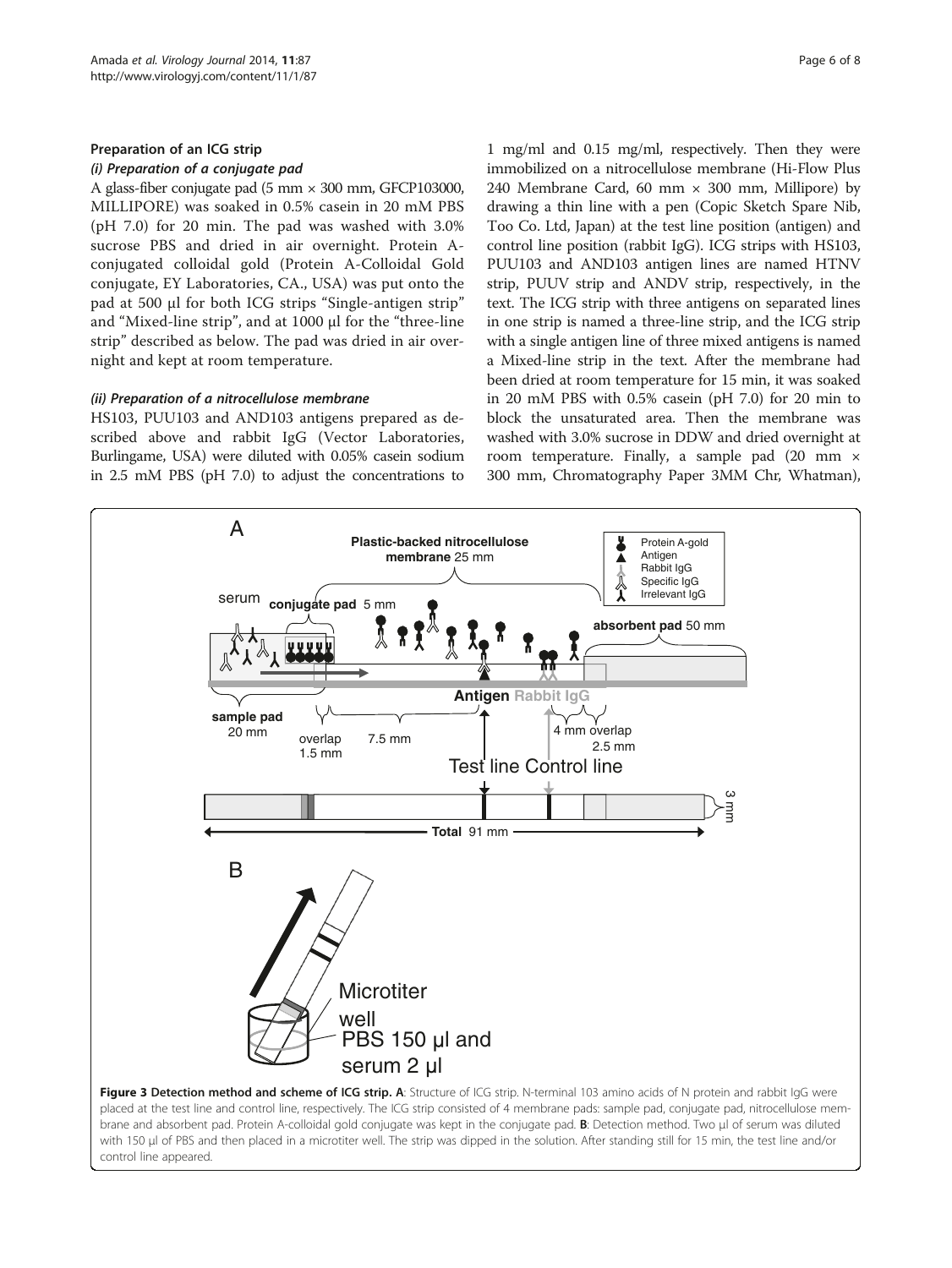<span id="page-6-0"></span>conjugate pad, nitrocellulose membrane and absorbent pad (50 mm × 300 mm, Cellulose fiber sample pad CFSP203000, Millipore) were assembled on a membrane card (Millipore). Then the combined membranes were cut into 3-mm-wide strips by using a paper cutter (Kokuyo, PT62, Japan). The structure of the ICG strip is shown in Figure [3A](#page-5-0). The ICG strip was stored at room temperature in a dry and dark box until use.

#### (iii) Procedure for the ICG test

Serum dilution was prepared by mixing 2 μl of serum with 150 μl of PBS in a microplate well, and an ICG strip was directly put into the well (Figure [3](#page-5-0)B). After standing still for 15 min, the ICG line was examined by the naked eye. A serum sample that showed both test and control lines was regarded as positive, and a serum sample that showed only the control line was regarded as negative.

#### Abbreviations

ICG: Immunochromatography; HFRS: Hemorrhagic fever with renal syndrome; NE: Nephropathia epidemica; HPS: Hantavirus pulmonary syndrome; HTNV: Hantaan virus; SEOV: Seoul virus; DOBV: Dobrava-Belgrade virus; PUUV: Puumala virus; SNV: Sin Nombre virus; ANDV: Andes virus; LANV: Laguna Negra virus.

#### Competing interests

Authors declare that they have no competitng interests.

#### Authors' contributions

TA, Preparation of ICG strip and recombinant AND103 antigen and evaluation of them by using patient sera. KY, Preparation of recombinant antigen of HS103 and PUU103, characterization of HFRS patient sera. TK, Characterization of HPS patient sera. KS IgM and IgG ELISA. CDG, Characterization of HFRS patient sera. KS, Preparation of ICG strip. SN, Preparation of ICG strip. CA, collection and characterization of NE patient sera. JA, superintendence the whole research. All authors read and approved the final manuscript.

#### Acknowledgements

This study was supported in part by the Program of Founding Research Centers for Emerging and Reemerging Infectious Diseases, MEXT, Japan. This work was also supported in part by a grant from the Global COE Program (Establishment of International Collaboration Center for Zoonosis Control) and also supported in part by Grants-in-Aid for Research on Emerging and Re-emerging Infectious Diseases from the Ministry of Health, Labour and Welfare including H22-emerging-ippan-006. We also would like to thank Dr. Akira Takakura and Dr. Nina M T Lagerqvist for useful suggestions and technical support. All authors read and approved the final manuscript.

#### Author details

<sup>1</sup>Department of Microbiology, Graduate School of Medicine, Hokkaido University, Kita 15, Nishi 7, Kita ku, Sapporo 060-8683, Japan. <sup>2</sup>Division of Infectious Diseases, Department of Clinical Microbiology, Umeå University, Umeå S-901 85, Sweden.

#### Received: 28 November 2013 Accepted: 23 April 2014 Published: 14 May 2014

#### References

- Schmaljohn CS, Hooper JW: Bunyaviridae: the viruses and their replication. In Field's virology, Volume 1. 4th edition. Edited by Fields BN KD, Howley PM. Philadelphia: Lippincott-Raven Publishers; 2002:1581–1601.
- 2. Schmaljohn C, Hjelle B: Hantaviruses: a global disease problem. Emerg Infect Dis 1997, 3:95–104.
- 3. Virus Taxonomy: 2012 release. [http://www.ictvonline.org/virusTaxonomy.asp.](http://www.ictvonline.org/virusTaxonomy.asp)
- 4. Watson DC, Sargianou M, Papa A, Chra P, Starakis I, Panos G: Epidemiology of Hantavirus infections in humans: A comprehensive, global overview. Crit Rev Microbiol 2014, 40:261–272.
- Plyusnin A, Vapalahti O, Lundkvist A: Hantaviruses: genome structure, expression and evolution. J Gen Virol 1996, 77:2677-2687.
- 6. Murgue B, Domart Y, Coudrier D, Rollin PE, Darchis JP, Merrien D, Zeller HG: First reported case of imported hantavirus pulmonary syndrome in europe. Emerg Infect Dis 2002, 8:106–107.
- 7. Puljiz I, Kuzman I, Markotic A: Imported case of nephropathia epidemica–a case report. Coll Antropol 2008, 32:1263–1265.
- 8. Reynolds S, Galanis E, Krajden M, Morshed M, Bowering D, Abelson W, Kollmann TR: Imported fatal hantavirus pulmonary syndrome. Emerg Infect Dis 2007, 13:1424–1425.
- 9. Jonsson CB, Figueiredo LT, Vapalahti O: A global perspective on hantavirus ecology, epidemiology, and disease. Clin Microbiol Rev 2010, 23:412-441.
- 10. Rasmuson J, Andersson C, Norrman E, Haney M, Evander M, Ahlm C: Time to revise the paradigm of hantavirus syndromes? Hantavirus pulmonary syndrome caused by European hantavirus. Eur J Clin Microbiol Infect Dis 2011, 30:685–690.
- 11. Hjelle B, Goade D, Torrez-Martinez N, Lang-Williams M, Kim J, Harris RL, Rawlings JA: Hantavirus pulmonary syndrome, renal insufficiency, and myositis associated with infection by Bayou hantavirus. Clin Infect Dis 1996, 23:495–500.
- 12. Koma T, Yoshimatsu K, Pini N, Safronetz D, Taruishi M, Levis S, Endo R, Shimizu K, Yasuda SP, Ebihara H, Feldmann H, Enria D, Arikawa J: Truncated hantavirus nucleocapsid proteins for serotyping Sin Nombre, Andes, and Laguna Negra hantavirus infections in humans and rodents. J Clin Microbiol 2010, 48:1635–1642.
- 13. Araki K, Yoshimatsu K, Ogino M, Ebihara H, Lundkvist A, Kariwa H, Takashima I, Arikawa J: Truncated hantavirus nucleocapsid proteins for serotyping Hantaan, Seoul, and Dobrava hantavirus infections. J Clin Microbiol 2001, 39:2397–2404.
- 14. Kariwa H, Yoshimatsu K, Arikawa J: Hantavirus infection in East Asia. Comp Immunol Microbiol Infect Dis 2007, 30:341–356.
- 15. Vaheri A, Henttonen H, Voutilainen L, Mustonen J, Sironen T, Vapalahti O: Hantavirus infections in Europe and their impact on public health. Rev Med Virol 2013, 23:35–49.
- 16. Amada T, Yoshimatsu K, Yasuda PS, Shimizu K, Koma T, Hayashimoto N, Gamage CD, Nishio S, Takakura A, Arikawa J: Rapid, whole blood diagnostic test for detecting anti-hantavirus antibody in rats. J Virol Methods 2013, 193:42–49.
- 17. Hujakka H, Koistinen V, Eerikainen P, Kuronen I, Laatikainen A, Kauppinen J, Vaheri A, Vapalahti O, Narvanen A: Comparison of a new immunochromatographic rapid test with a commercial EIA for the detection of Puumala virus specific IgM antibodies. J Clin Virol 2001, 23:79–85.
- 18. Hujakka H, Koistinen V, Eerikainen P, Kuronen I, Mononen I, Parviainen M, Lundkvist A, Vaheri A, Narvanen A, Vapalahti O: New immunochromatographic rapid test for diagnosis of acute Puumala virus infection. J Clin Microbiol 2001, 39:2146–2150.
- 19. Lee HW: Hemorrhagic fever with renal syndrome (HFRS). Scand J Infect Dis Suppl 1982, 36:82–85.
- 20. Piiparinen H, Vapalahti O, Plyusnin A, Vaheri A, Lankinen H: Sequence analysis of the Puumala hantavirus Sotkamo strain L segment. Virus Res 1997, 51:1–7.
- 21. Ogino M, Ebihara H, Lee BH, Araki K, Lundkvist A, Kawaoka Y, Yoshimatsu K, Arikawa J: Use of vesicular stomatitis virus pseudotypes bearing hantaan or seoul virus envelope proteins in a rapid and safe neutralization test. Clin Diagn Lab Immunol 2003, 10:154–160.
- 22. Mertens M, Wolfel R, Ullrich K, Yoshimatsu K, Blumhardt J, Romer I, Esser J, Schmidt-Chanasit J, Groschup MH, Dobler G, Essbauer SS, Ulrich RG: Seroepidemiological study in a Puumala virus outbreak area in South-East Germany. Med Microbiol Immunol 2009, 198:83–91.
- 23. Tegshduuren E, Yoshimatsu K, Taruishi M, Endo R, Shimizu K, Koma T, Yasuda SP, Kariwa H, Arikawa J, Ishihara C: Different cross-reactivity of human and rodent sera to Tula virus and Puumala virus. Comp Immunol Microbiol Infect Dis 2010, 33:e67–73.
- 24. Morii M, Yoshimatsu K, Arikawa J, Zhou G, Kariwa H, Takashima I: Antigenic characterization of Hantaan and Seoul virus nucleocapsid proteins expressed by recombinant baculovirus: application of a truncated protein, lacking an antigenic region common to the two viruses, as a serotyping antigen. J Clin Microbiol 1998, 36:2514-2521.